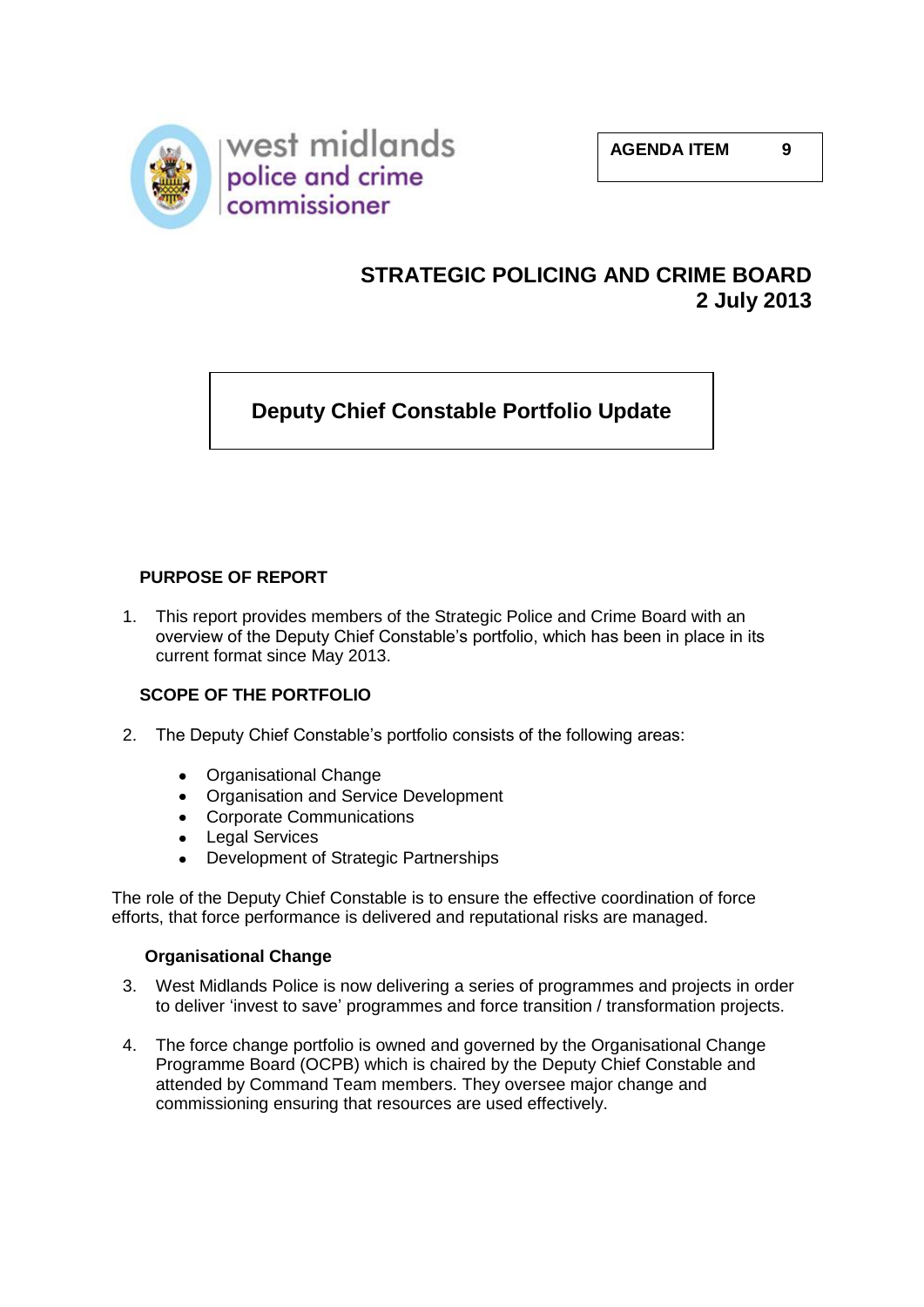# **Status of Current & Proposed Programmes**

| <b>Strategic Programme</b>                 | <b>Status</b>                                                                                                                                                                                                                                                                                                                                                                                                                                                                                                                                                                                                                                                                                                                                                                                                                                                                                                                                                                                                                                                                                                                                                                                                                                                                                                                                                                                                                                                                                                                                           |
|--------------------------------------------|---------------------------------------------------------------------------------------------------------------------------------------------------------------------------------------------------------------------------------------------------------------------------------------------------------------------------------------------------------------------------------------------------------------------------------------------------------------------------------------------------------------------------------------------------------------------------------------------------------------------------------------------------------------------------------------------------------------------------------------------------------------------------------------------------------------------------------------------------------------------------------------------------------------------------------------------------------------------------------------------------------------------------------------------------------------------------------------------------------------------------------------------------------------------------------------------------------------------------------------------------------------------------------------------------------------------------------------------------------------------------------------------------------------------------------------------------------------------------------------------------------------------------------------------------------|
| 5Ci                                        | This programme remains on target to deliver the non<br>emergency hubs as scheduled with associated benefits.<br>Scoping work is underway on further areas of business to<br>realise future benefits for the force.                                                                                                                                                                                                                                                                                                                                                                                                                                                                                                                                                                                                                                                                                                                                                                                                                                                                                                                                                                                                                                                                                                                                                                                                                                                                                                                                      |
| <b>Shared Service Centre</b>               | The Shared Service Portal was delivered in April 2013 as<br>scheduled. Residual ICT elements remain on target for<br>completion.<br>Scoping work is underway on further areas of business to<br>realise future benefits for the force.                                                                                                                                                                                                                                                                                                                                                                                                                                                                                                                                                                                                                                                                                                                                                                                                                                                                                                                                                                                                                                                                                                                                                                                                                                                                                                                  |
| <b>Criminal Justice</b><br><b>Services</b> | The portfolio of activity being delivered for CJS includes the<br>custody new build and dependant custody decommissioning<br>work and DIR. Projected completion is still on target for April<br>2015.                                                                                                                                                                                                                                                                                                                                                                                                                                                                                                                                                                                                                                                                                                                                                                                                                                                                                                                                                                                                                                                                                                                                                                                                                                                                                                                                                   |
| Innovation & Integration<br>Partner        | Following the election of the West Midlands Police and<br>1 <sub>1</sub><br>Crime Commissioner (PCC) on 22nd November 2012, the<br>decision was taken to terminate the Business Partnering for<br>Police (BPP) programme.<br>2.<br>The PCC subsequently asked the Chief Constable (CC)<br>to establish a "Task Force" to conduct a short exercise to<br>explore ways in which the Force can innovate and offer a<br>better service to the public; on the basis that core services<br>involving the exercise of police powers and staff supporting<br>such services are carried out by officers and staff under the<br>direction and control of the CC.<br>Between December 2012 and March 2013, the Task<br>3.<br>Force assisted by KPMG, conducted a capability and capacity<br>assessment of our business change and ICT functions. The<br>conclusion was that in order to meet the Force's operational<br>and financial challenges, it should look to procure an<br>Innovation and Integration Partner (IIP) who would assist the<br>Force with: the design of a new operating model, the<br>development of a new change programme including a<br>roadmap for new technology, and where appropriate, the<br>procurement, implementation and management of solutions to<br>deliver long-term radical change.<br>The Task Force is currently developing a procurement<br>4.<br>strategy including a specification for the supplier market and<br>evaluation criteria, which is expected to be available to the<br>PCC and Chief Constable during July. |
| <b>Service Transformation</b><br>Team      | Commenced programmes of work focusing on PPU and<br>Investigation in May 2013<br>Two teams established to lead these work streams<br>Work scheduled to establish new ways of working by the                                                                                                                                                                                                                                                                                                                                                                                                                                                                                                                                                                                                                                                                                                                                                                                                                                                                                                                                                                                                                                                                                                                                                                                                                                                                                                                                                             |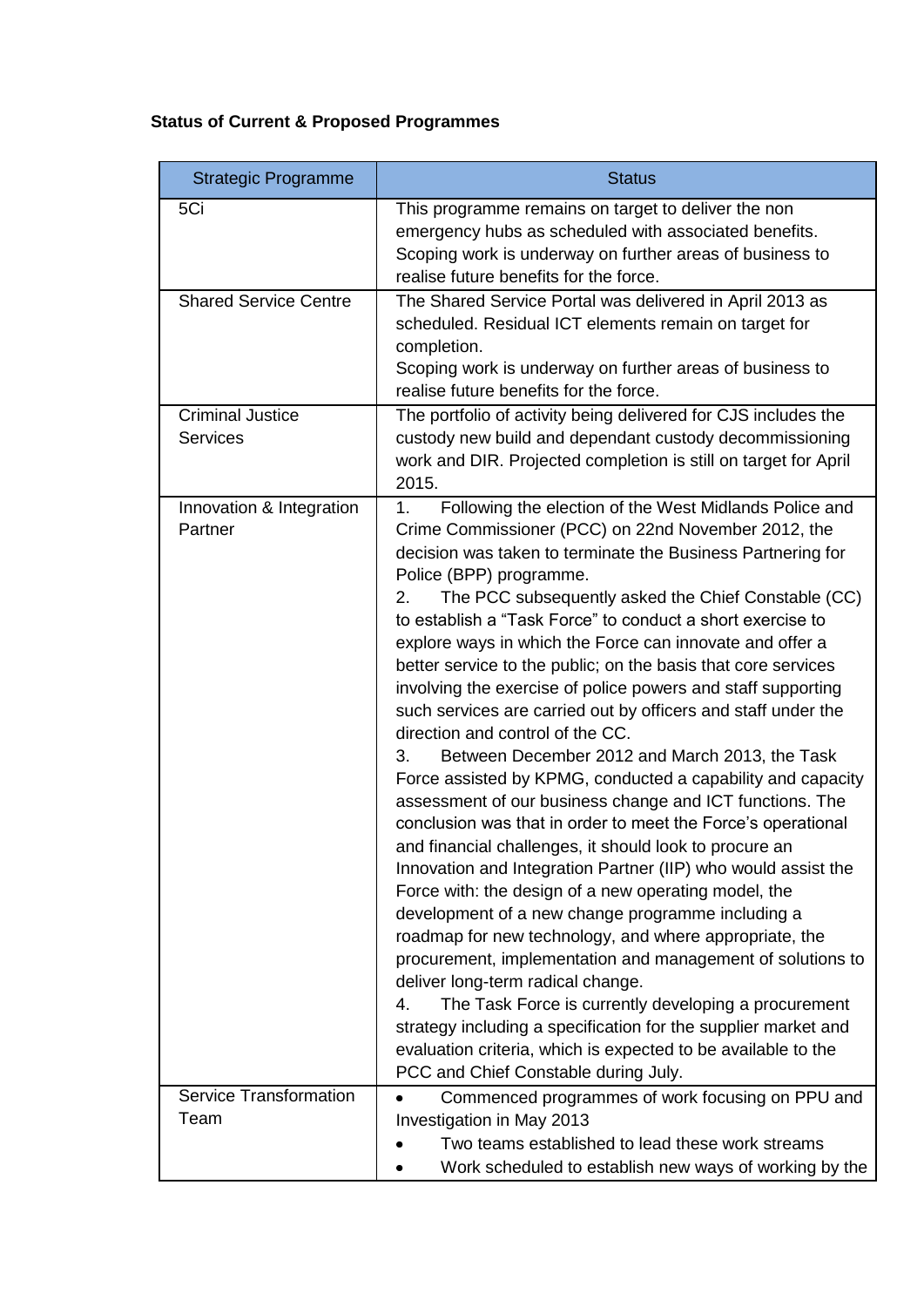| New Ways of Working           | 23rd December 2013<br>Focus on service delivery<br>Extensive stakeholder engagement taking place<br>The PPU programme will embed a partner into the<br><b>Business Case Process and beyond</b><br>Recruitment of a team of individuals to document the business<br>benefits to include the Estates strategy and agile working is |
|-------------------------------|----------------------------------------------------------------------------------------------------------------------------------------------------------------------------------------------------------------------------------------------------------------------------------------------------------------------------------|
|                               | completed. Work is now underway to document these for<br>approval.                                                                                                                                                                                                                                                               |
| <b>Target Operating Model</b> | Work is being developed around 'what works' and predictive<br>opportunities to better manage demand focussed around the<br>critical elements of crime prevention theory; victim, location<br>and offender; vulnerability is added as an additional<br>ingredient.                                                                |
|                               | Customer Journey - Considerable work has been done to<br>understand the customers perspective, where the customer is<br>seen as the victim, the witness and the information seeker to<br>improve their experience. It is likely that this work will be<br>incorporated into the victim element of the operating model.           |
|                               | Information Programme – Work is being developed to improve<br>the collection and subsequent exploitation of information.                                                                                                                                                                                                         |
|                               | People and Skills - This work stream is being reviewed as the<br>delivery model emerges to ensure skills match our needs                                                                                                                                                                                                         |

## **Organisation and Service Development**

#### *Performance Management*

- 5. This business area is split into three distinct functions: *Performance Analysis & Reporting, Audit & Compliance* and *Performance Improvement* with an establishment of 4 police officers (3 are restricted) and 12.6 Full Time Equivalent (FTE) police staff, who are overseen by the Force Crime Registrar.
- 6. *Performance Analysis & Reporting* –identifies performance risk for the organisation and maintains both Signals from Noise (SFN) and the Performance Portal, producing strategic performance documents for the PCC's Office and associated strategic boards. OSD manages the business of the Force Leadership Conference (FLC) agenda and provides performance inputs to Strategic and Tactical Tasking, the Investigation to Justice Board and the Crime Managers meeting plus a number of the Force Task and Finish Groups.
- 7. *Audit & Compliance* –checks risk and ensures the organisation is compliant with Home Office Counting Rules (HOCR) and National Standards of Incident Recording (NSIR). There is a 12 month audit plan in place, which has been signed off by the Deputy Chief Constable, supported through the production of a monthly report, offering each LPU an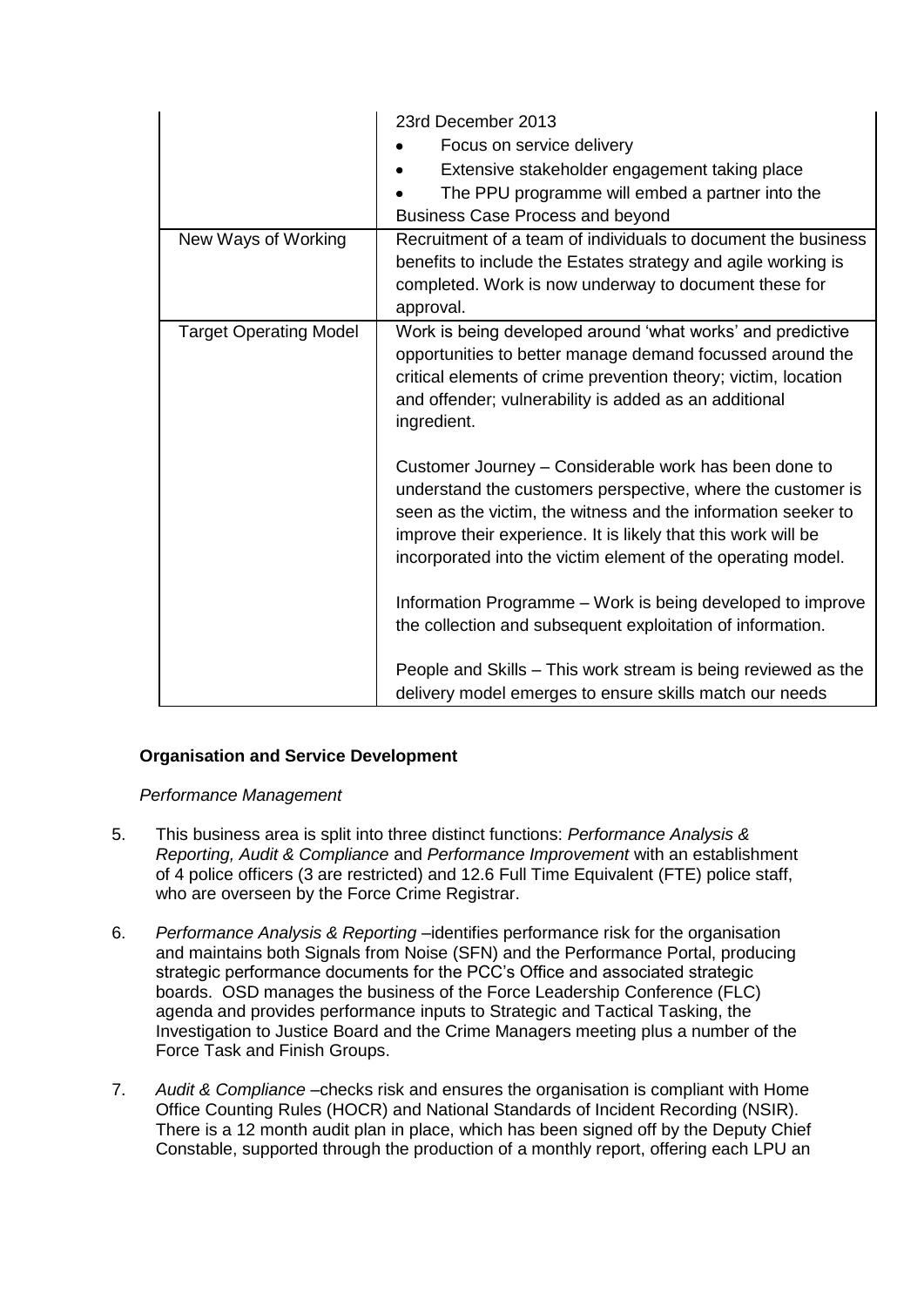audit health check. There is a focus on specific thematic crime types including No Crimes and Community Resolutions.

8. *Performance Improvement* – delivers the quarterly performance reviews (QPR), which previously looked at LPU service delivery and performance against milestones, however there has been a change of emphasis to look at thematic areas such as; Public Protection, Guns & Gangs, Integrated Offender Management (IOM) and Neighbourhood Policing (NHP). There is a 12 month work plan, which has been agreed by Command Team. This section is also looking to develop a *Peer Review* methodology for the wider organisation to assist with deeper dive reviews.

#### *Strategic Planning and Research*

- 9. The business area consists of 5 police officers and 12.9 full time equivalent (FTE) police staff totalling 17.9 FTE and deals with force governance support, research and the ongoing development of local service delivery. The area is overseen by the Strategic Planning Manager.
- 10. *Planning and Policy* covers governance support which includes the management of the strategic planning process, horizon scanning, liaison with Her Majesty's Inspectorate of Constabulary, managing the policy development process and providing information to the Police and Crime Commissioners Office.
- 11. *Projects and Research* covers managing the gathering of data and information from internal and external research such as Feeling the Difference, Contact Counts and projects with universities which are then evaluated to deliver organisational improvements
- 12. *Service Delivery Support* covers providing Local Policing Units and Departments with evidence based learning from national and local innovation such as the results of HMIC inspections and Quarterly Performance Reviews (QPRs) to improve the delivery of policing services.

#### **Corporate Communications**

- 13. Corporate Communications Department (CCD) aim is to support the force in serving our communities and protecting them from harm. We do this through effective communications and engagement to enhance the reputation of the force and help build pride in our police.
- 14. CCD was part of the first PBB process which led to a reduction in staffing and costs and centralisation of the service at Lloyd House. Four teams were created – Operational (Press Office), Territorial, Organisational and Digital Services. PBB also led to the appointment of the first non-police officer professional head.
- 15. The department contributes to the overall sense of satisfaction with the police service, and can show increasing success through areas such as social media and the website which have grown strongly. Marketing campaigns are evaluated through, in a recent domestic abuse campaign for example, by recording significant increases in reports from the public.
- 16. CCD works across the LPUs providing local communications support; through the press office for the media both reactively and increasingly pro-actively often via our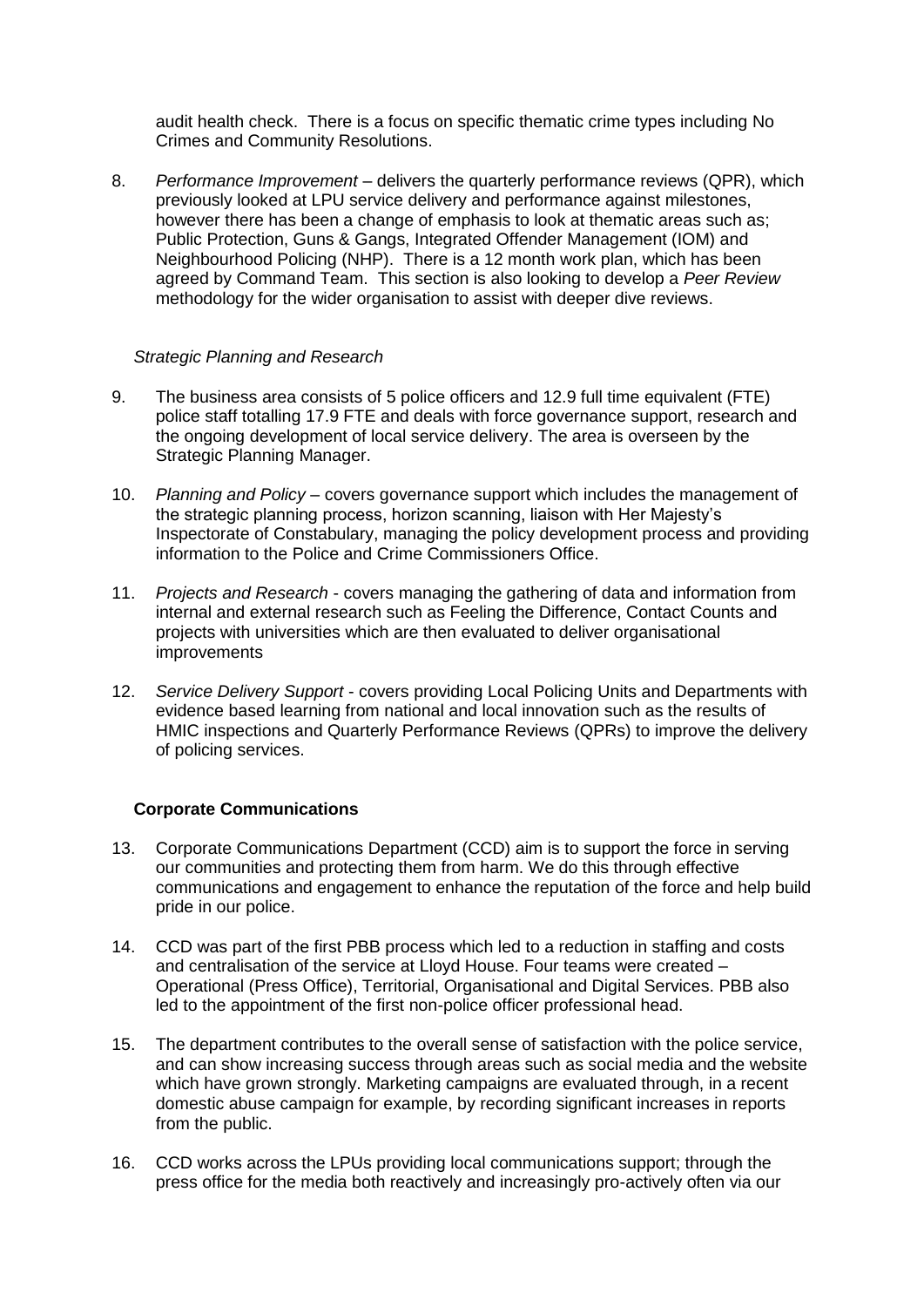own networks and across the force and corporate departments on internal communications on important areas like New Ways of Working and the future of our estates. The digital team support this work.

- 17. Since the introduction of the PCC, CCD has helped to support the office on a number of areas and has worked closely on many external messages and potentially controversial issues. We meet formally every week but often have contact daily where appropriate.
- 18. CCD has overseen a massive rise in social media usage. In the last year, for example, the main WMP Twitter feed has risen some 66% to more than 75,000 followers. We've encouraged officers and staff to tweet good news and updates from across the force to engage our communities. We now have over 170 accounts with 300,000 followers in total.
- 19. The police website is undergoing a fundamental makeover and will be re-launched later in the summer with the aim of being the best police website in the UK. Already successful, often reaching a million viewers a month, the new site will be fit for the future and will be adaptable for perfect viewing on tablets and mobiles which accounts for more than 70% of our traffic.

#### **Legal Services**

- 20. The Staffordshire and West Midlands Joint Legal Services Department was the first of the collaborative arrangements between the two forces to come into being. The collaboration has now been in existence for 18 months having been approved by the respective Police Authorities and Chief Constables in December 2011.
- 21. The department has an approved establishment of 25 members of staff (although currently carrying some vacancies). The majority of the function is based in the Birmingham office where specialist expertise in terms of employment, commercial and civil litigation resides. The department continues to ensure a presence in Staffordshire where 2 members of staff are based. Lawyers based in Staffordshire focus more on the operational advice required by the force.
- 22. The Legal Services Department provides a wide range of legal support and is broadly divided into three sections:
- 23. *Civil litigation* which includes malfeasance claims against the Chief Constable. This work is currently undertaken externally in respect of Staffordshire claims and consideration is being given as to whether this work should be brought in house particularly if there are financial benefits to do so.
- 24. *Employment* advice this work includes representation at Employment Tribunal and advice to Human Resources Departments, as expected the percentage split of work between to the forces see West Midlands with 90% and 10% Staffordshire. The Department also provides misconduct/disciplinary advice in respect of officers and staff to both forces.
- 25. *Commercial including property work,* most significantly this has involved advice in respect of the procurement concerning the Innovation and Integration Partner Programme and the new Custody Sites acquisition. The percentage split in terms of